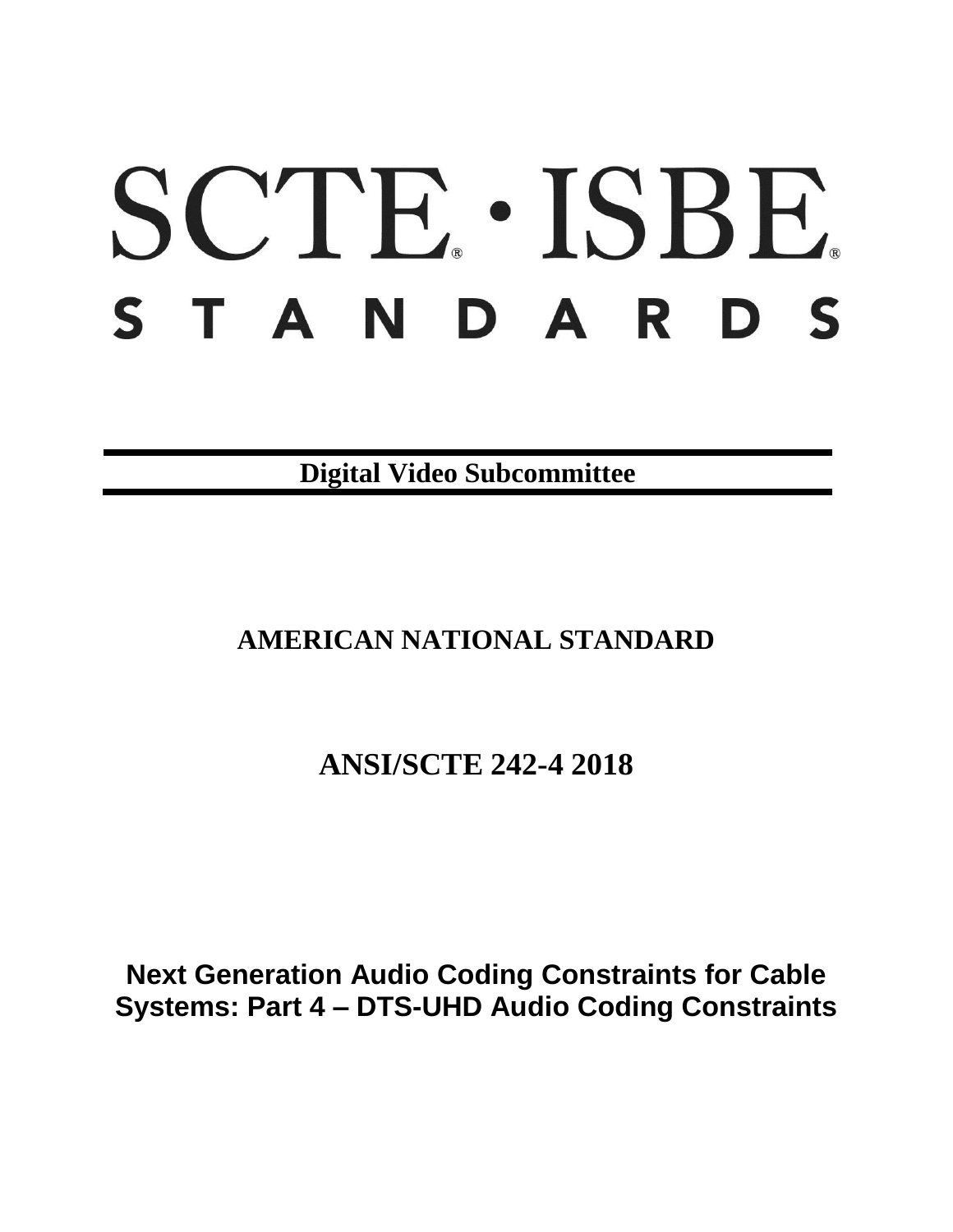# **NOTICE**

<span id="page-1-0"></span>The Society of Cable Telecommunications Engineers (SCTE) / International Society of Broadband Experts (ISBE) Standards and Operational Practices (hereafter called "documents") are intended to serve the public interest by providing specifications, test methods and procedures that promote uniformity of product, interchangeability, best practices and ultimately the long-term reliability of broadband communications facilities. These documents shall not in any way preclude any member or non-member of SCTE•ISBE from manufacturing or selling products not conforming to such documents, nor shall the existence of such standards preclude their voluntary use by those other than SCTE•ISBE members.

SCTE•ISBE assumes no obligations or liability whatsoever to any party who may adopt the documents. Such adopting party assumes all risks associated with adoption of these documents, and accepts full responsibility for any damage and/or claims arising from the adoption of such documents.

Attention is called to the possibility that implementation of this document may require the use of subject matter covered by patent rights. By publication of this document, no position is taken with respect to the existence or validity of any patent rights in connection therewith. SCTE•ISBE shall not be responsible for identifying patents for which a license may be required or for conducting inquiries into the legal validity or scope of those patents that are brought to its attention.

Patent holders who believe that they hold patents which are essential to the implementation of this document have been requested to provide information about those patents and any related licensing terms and conditions. Any such declarations made before or after publication of this document are available on the SCTE•ISBE web site at [http://www.scte.org.](http://www.scte.org/)

All Rights Reserved

© Society of Cable Telecommunications Engineers, Inc. 2018 140 Philips Road Exton, PA 19341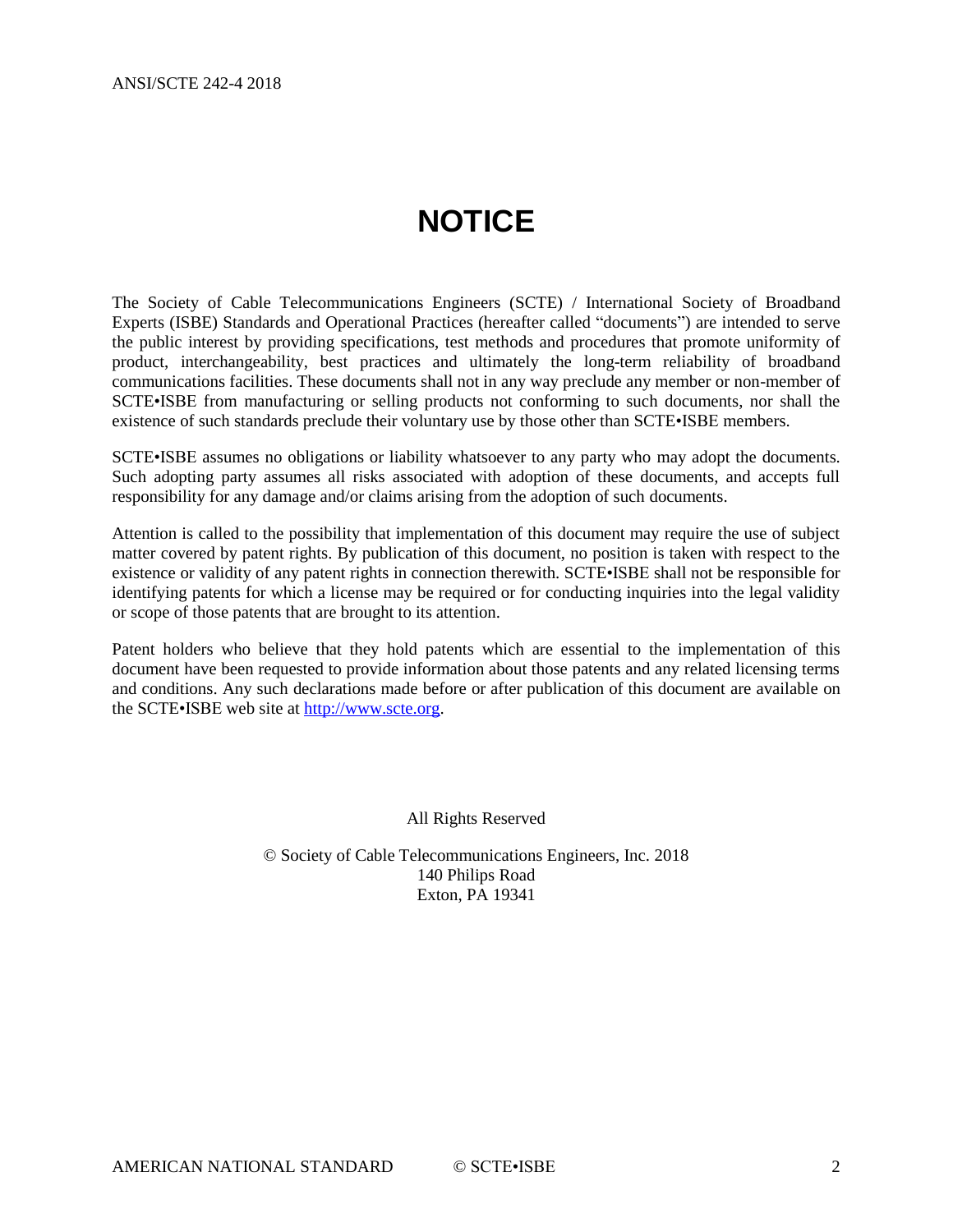<span id="page-2-0"></span>**Title** 

# **Table of Contents**

#### Page Number

| 1. |      |         |  |  |
|----|------|---------|--|--|
|    | 1.1. |         |  |  |
| 2. |      |         |  |  |
|    | 2.1. |         |  |  |
|    | 2.2. |         |  |  |
|    | 2.3. |         |  |  |
| 3. |      |         |  |  |
|    | 3.1. |         |  |  |
|    | 3.2. |         |  |  |
|    | 3.3. |         |  |  |
| 4. |      |         |  |  |
| 5. |      |         |  |  |
|    | 5.1. |         |  |  |
|    | 5.2. |         |  |  |
| 6. |      |         |  |  |
|    | 6.1. |         |  |  |
|    | 6.2. |         |  |  |
|    | 6.3. |         |  |  |
| 7. |      |         |  |  |
| 8. |      |         |  |  |
|    | 8.1. |         |  |  |
|    | 8.2. |         |  |  |
|    | 8.3. |         |  |  |
|    |      | 8.3.1.  |  |  |
|    |      | 8.3.2.  |  |  |
|    |      | 8.3.3.  |  |  |
|    |      | 8.3.4.  |  |  |
|    |      | 8.3.5.  |  |  |
|    |      | 8.3.6.  |  |  |
|    |      | 8.3.7.  |  |  |
|    |      | 8.3.8.  |  |  |
|    |      | 8.3.9.  |  |  |
|    |      | 8.3.10. |  |  |
|    |      | 8.3.11. |  |  |
|    |      | 8.3.12. |  |  |
|    |      | 8.3.13. |  |  |
|    |      | 8.3.14. |  |  |
|    |      | 8.3.15. |  |  |
|    |      | 8.3.16. |  |  |
|    | 8.4. |         |  |  |
| 9. |      |         |  |  |
|    | 9.1. |         |  |  |
|    | 9.2. |         |  |  |
|    |      | 9.2.1.  |  |  |
|    |      | 9.2.2.  |  |  |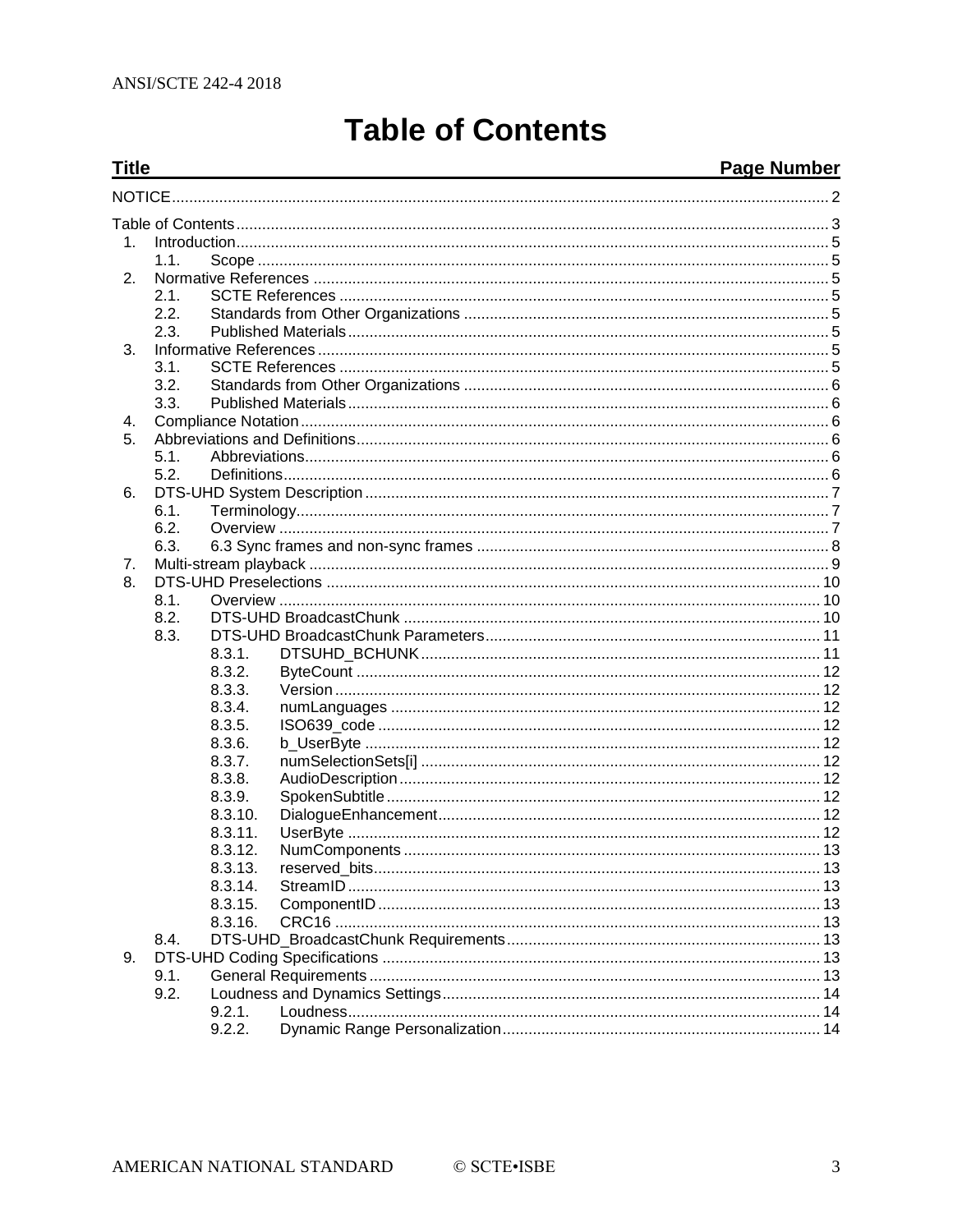## **List of Figures**

| <b>Title</b> | <b>Page Number</b> |
|--------------|--------------------|
|              |                    |

## **List of Tables**

| <b>Title</b> | <b>Page Number</b> |
|--------------|--------------------|
|              |                    |
|              |                    |
|              |                    |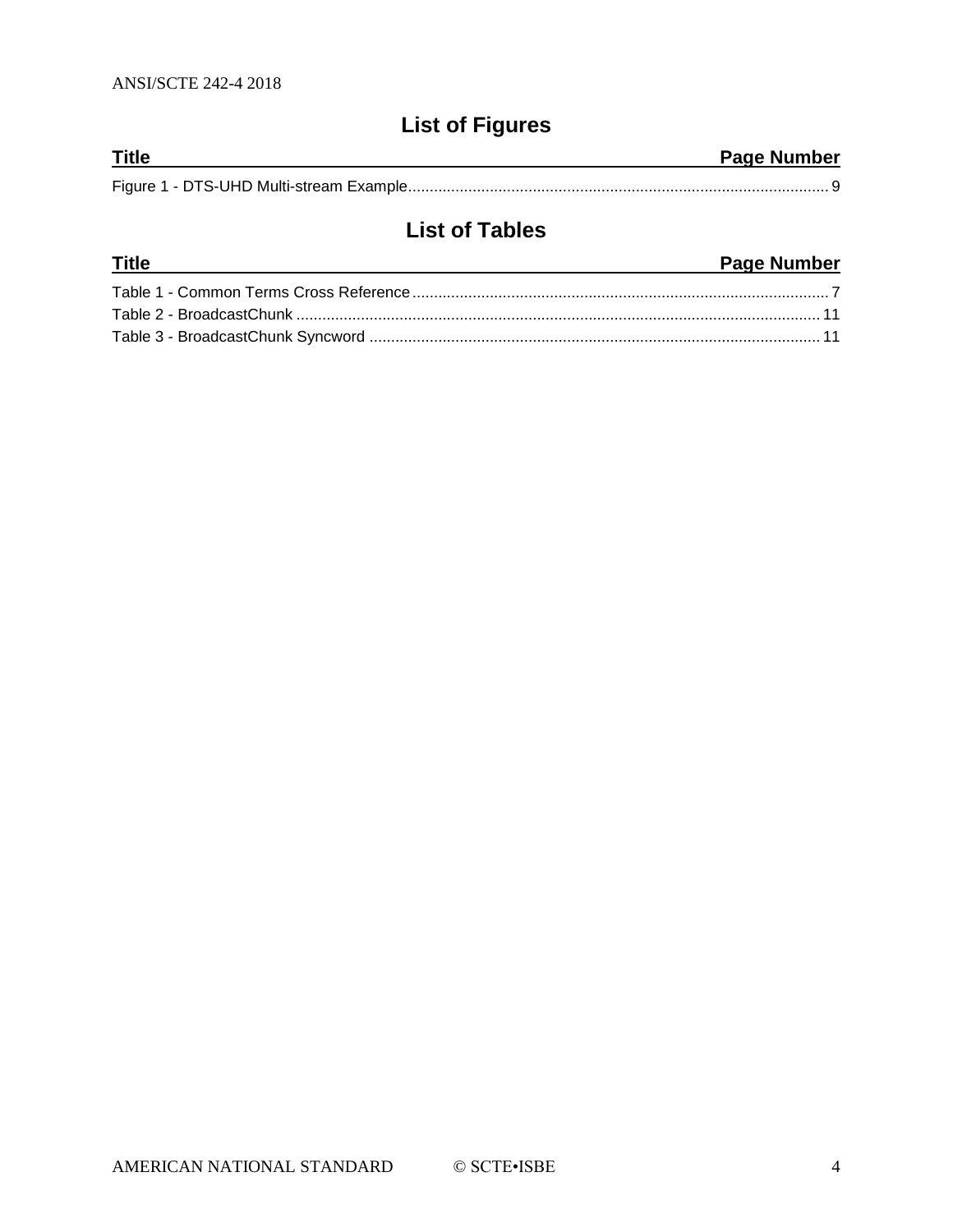## <span id="page-4-0"></span>**1. Introduction**

#### <span id="page-4-1"></span>**1.1. Scope**

This document is part four of a multi-part standard that specifies the coding constraints of Next Generation Audio system for cable television. In conjunction with SCTE 242-1 [\[1\],](#page-4-8) this document defines the coding constraints on DTS-UHD for cable television. The carriage of the streams described in this specification is defined in SCTE 243-4 [\[8\]](#page-4-9) in conjunction with SCTE 243-[1\[7\].](#page-4-10)

### <span id="page-4-2"></span>**2. Normative References**

The following documents contain provisions, which, through reference in this text, constitute provisions of this document. At the time of Subcommittee approval, the editions indicated were valid. All documents are subject to revision; and while parties to any agreement based on this document are encouraged to investigate the possibility of applying the most recent editions of the documents listed below, they are reminded that newer editions of those documents might not be compatible with the referenced version.

#### <span id="page-4-3"></span>**2.1. SCTE References**

<span id="page-4-8"></span>[1] ANSI/SCTE 242-1 2017, Next Generation Audio Coding Constraints for Cable Systems: Part 1 – Introduction and Common Constraints

#### <span id="page-4-4"></span>**2.2. Standards from Other Organizations**

- <span id="page-4-11"></span>[2] ATSC Standard A/342-1:2017, A/342 Part 1, Audio Common Elements
- <span id="page-4-12"></span>[3] ETSI TS 103 491 V1.1.1 (2017-04), DTS-UHD Audio Format; Delivery of Channels, Objects and Ambisonic Sound Fields
- [4] Recommendation ITU-R BS.1770-4 (2015-10), Algorithms to measure audio programme loudness and true-peak audio level
- [5] DVB BlueBook A038 (2017-12), Digital Video Broadcasting (DVB); Specification for Service Information (SI) in DVB systems (Final draft of ETSI EN 300 468 v 1.16.1)
- <span id="page-4-13"></span>[6] ISO/IEC 639-2:1998, "Codes for the representation of names of languages - Part 2: Alpha-3 code"

#### <span id="page-4-5"></span>**2.3. Published Materials**

• No normative references are applicable.

## <span id="page-4-6"></span>**3. Informative References**

The following documents might provide valuable information to the reader but are not required when complying with this document.

#### <span id="page-4-7"></span>**3.1. SCTE References**

- <span id="page-4-10"></span>[7] ANSI/SCTE 243-1 2017, Next Generation Audio Carriage Constraints for Cable Systems: Part 1 – Common Transport Signaling
- <span id="page-4-9"></span>[8] SCTE 243-4 2018, Next Generation Audio Carriage Constraints for Cable Systems: Part 4 – DTS-UHD Audio Carriage Constraints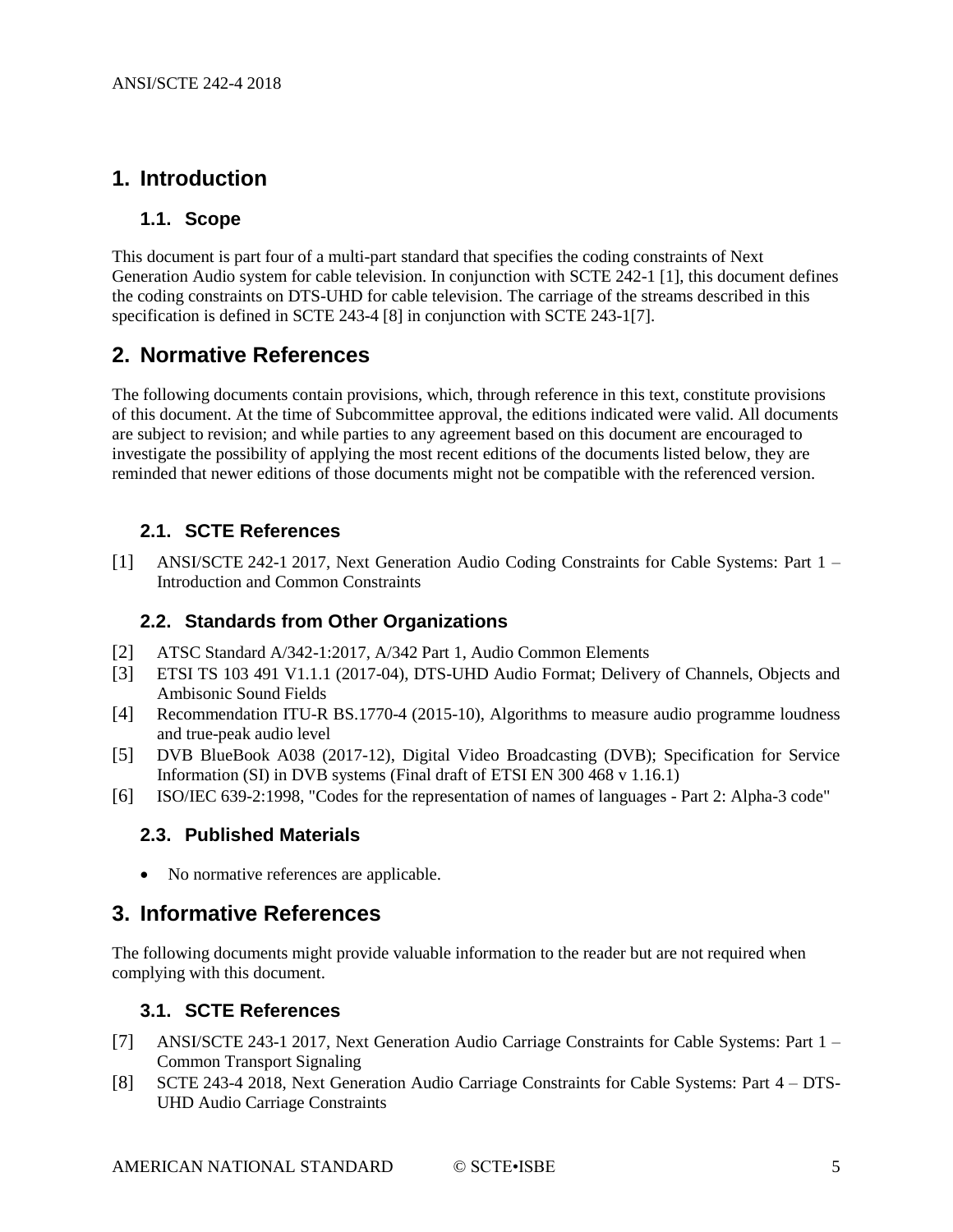#### **3.2. Standards from Other Organizations**

- <span id="page-5-6"></span><span id="page-5-0"></span>[9] ETSI TS 103 584 V1.1.1 (2018-01), DTS-UHD Point Source Renderer
- <span id="page-5-7"></span>[10] ATSC Doc A/85:2013, Techniques for Establishing and Maintaining Audio Loudness for Digital Television

#### <span id="page-5-1"></span>**3.3. Published Materials**

• No informative references are applicable.

## <span id="page-5-2"></span>**4. Compliance Notation**

| shall                                                                 | This word or the adjective "required" means that the item is an              |  |  |  |
|-----------------------------------------------------------------------|------------------------------------------------------------------------------|--|--|--|
|                                                                       | absolute requirement of this document.                                       |  |  |  |
| shall not                                                             | This phrase means that the item is an absolute prohibition of this           |  |  |  |
|                                                                       | document.                                                                    |  |  |  |
| forbidden<br>This word means the value specified shall never be used. |                                                                              |  |  |  |
|                                                                       | This word or the adjective "recommended" means that there may exist          |  |  |  |
|                                                                       | valid reasons in particular circumstances to ignore this item, but the       |  |  |  |
| should                                                                | full implications should be understood and the case carefully weighted       |  |  |  |
|                                                                       | before choosing a different course.                                          |  |  |  |
|                                                                       | This phrase means that there may exist valid reasons in particular           |  |  |  |
|                                                                       | circumstances when the listed behavior is acceptable or even useful,         |  |  |  |
| should not                                                            | but the full implications should be understood and the case carefully        |  |  |  |
|                                                                       | weighed before implementing any behavior described with this label.          |  |  |  |
|                                                                       | This word or the adjective " <i>optional</i> " means that this item is truly |  |  |  |
|                                                                       | optional. One vendor may choose to include the item because a                |  |  |  |
| may                                                                   | particular marketplace requires it or because it enhances the product,       |  |  |  |
|                                                                       | for example; another vendor may omit the same item.                          |  |  |  |
|                                                                       | Use is permissible for legacy purposes only. Deprecated features may         |  |  |  |
| deprecated                                                            | be removed from future versions of this document. Implementations            |  |  |  |
|                                                                       | should avoid use of deprecated features.                                     |  |  |  |

## <span id="page-5-3"></span>**5. Abbreviations and Definitions**

#### <span id="page-5-4"></span>**5.1. Abbreviations**

| LFE         | Low Frequency Effects.                        |
|-------------|-----------------------------------------------|
| ISBE        | International Society of Broadband Experts    |
| <b>SCTE</b> | Society of Cable Telecommunications Engineers |

#### <span id="page-5-5"></span>**5.2. Definitions**

This specification uses the definitions defined in ANSI/SCTE 242-1[1] and, by incorporation, ATSC A/342-1[2]. The following terms have definitions specific to DTS-UHD and shall apply to all clauses in this document.

| Audio Chunk | block of data within an audio frame containing compressed audio      |  |
|-------------|----------------------------------------------------------------------|--|
|             | samples                                                              |  |
| Audio Frame | unit of coded audio that, when decoded, will generate defined number |  |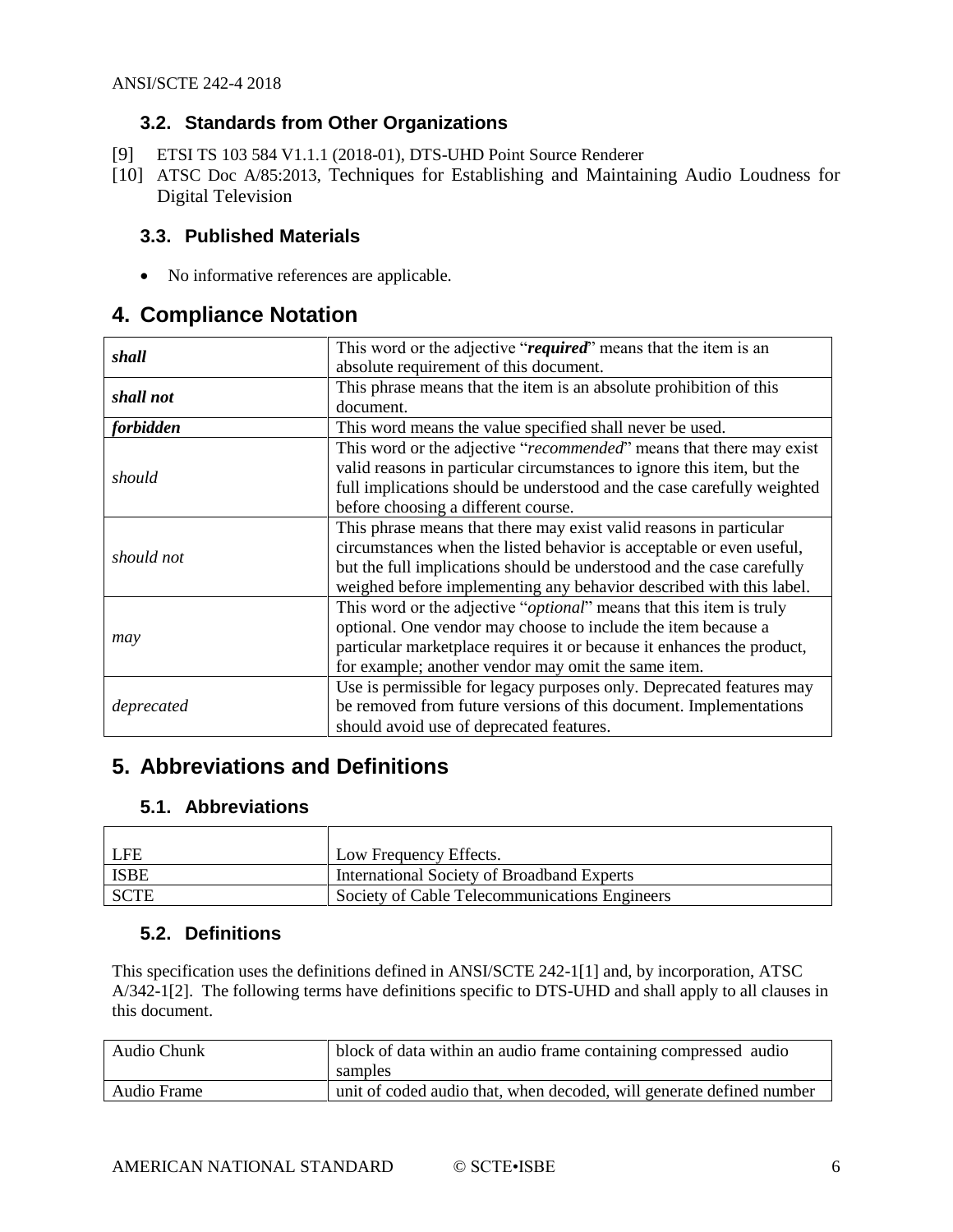|                                                                      | of uncompressed Linear PCM audio samples for each wave form                                                    |  |
|----------------------------------------------------------------------|----------------------------------------------------------------------------------------------------------------|--|
| <b>BroadcastChunk</b>                                                | block of data within an audio stream containing data that maps audio                                           |  |
|                                                                      | components to preselections                                                                                    |  |
| time represented by one decoded Audio Frame<br><b>Frame Duration</b> |                                                                                                                |  |
| Metadata Chunk                                                       | block of data within an audio frame containing metadata describing an<br>audio presentation                    |  |
| Object                                                               | Audio Element as defined in ATSC A/342-1[2] and referenced in<br><b>ANSI/SCTE 242-1[1]</b>                     |  |
| Object Group                                                         | selected collection of audio objects to be played together                                                     |  |
| Presentation                                                         | selected collection of Channels, or Objects and Object Groups used<br>together to generate the rendered output |  |

## <span id="page-6-0"></span>**6. DTS-UHD System Description**

The DTS-UHD coding system is the third generation of DTS audio delivery formats. It is designed to both improve efficiency and deliver a richer set of features than the second generation DTS system. The first two generations of DTS codecs were designed primarily for Channel Based Audio (CBA). DTS-UHD is primarily designed to support audio objects, where a given object can represent a channel based presentation, sound field channels, or audio objects used in Object Based Audio (OBA).

#### <span id="page-6-1"></span>**6.1. Terminology**

<span id="page-6-3"></span>[Table 1](#page-6-3) lists terms defined in ATSC A/342-[1\[2\]](#page-4-11) and maps them to corresponding terms defined in ETSI TS 103 49[1\[3\]](#page-4-12)

| <b>Common Term</b>                                                                                  | DTS-UHD (TS 103 491) terms            |  |
|-----------------------------------------------------------------------------------------------------|---------------------------------------|--|
| Audio Element                                                                                       | Object                                |  |
| Audio Element Metadata                                                                              | Metadata Chunk                        |  |
| <b>Audio Presentation</b>                                                                           | Presentation                          |  |
| Audio Program                                                                                       | Audio Program                         |  |
| Audio Program Component                                                                             | Object, Object Group or Presentation* |  |
| <b>Elementary Stream</b>                                                                            | <b>Elementary Stream</b>              |  |
| * In a DTS-UHD stream, an Audio Presentation points to a list of Components and contains additional |                                       |  |
| metadata for rendering. The Components may be Objects, Object Groups or other Presentations. When   |                                       |  |
| multiple elementary streams are used to create an Audio Program, each DTS-UHD Presentation in those |                                       |  |
| streams is an Audio Program Component.                                                              |                                       |  |

**Table 1 - Common Terms Cross Reference**

#### <span id="page-6-2"></span>**6.2. Overview**

The DTS-UHD bitstream supports 32 pre-defined channel locations and definition of up to 224 objects plus 32 object groups. A DTS-UHD object is a set of coded waveforms plus an associated metadata structure, which are referred to in ETSI TS 103 491 [\[3\]](#page-4-12) as an audio chunk element, and a metadata chunk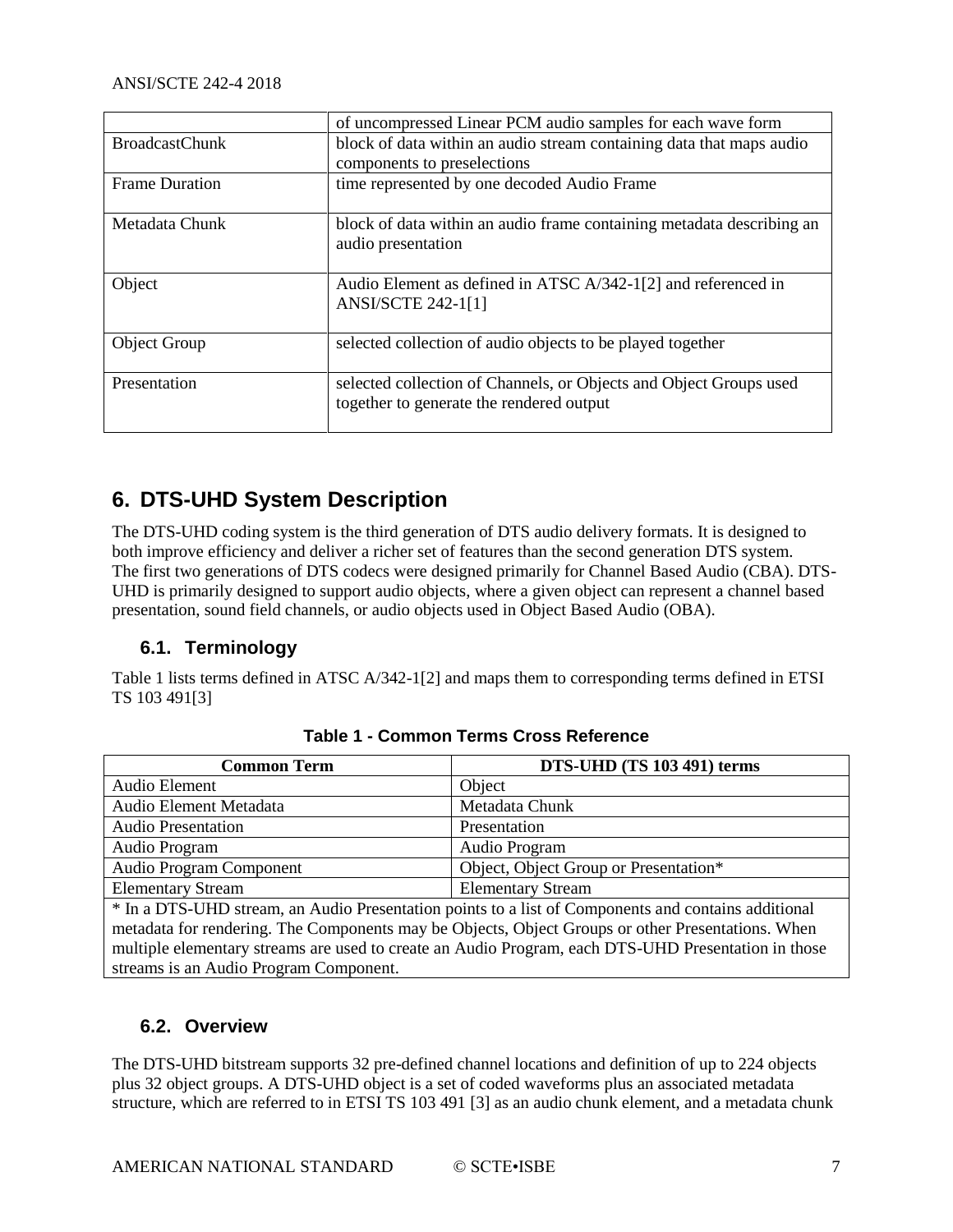element. It is worth noting that more than one object can reference the same audio chunk. These chunks are carried within an Audio Frame. In addition to metadata required to decode the audio chunk elements, metadata chunk elements may carry metadata that will be passed downstream to a renderer, e.g. as described in TS 103 584 [\[9\].](#page-5-6)

The audio frame is organized by a frame table of contents (FTOC) at the beginning of the frame. The FTOC locates the metadata chunks and audio chunks within the frame, and creates associations of objects, object groups, and presentations. An object group is a collection of objects always played together and assigned to a single object ID. A presentation is a list of object IDs plus some additional metadata, usually including loudness and dynamics parameters. Up to 32 presentations can be defined in a stream. A more detailed introduction to the DTS-UHD stream architecture is provided in clause 4 of ETSI TS 103 491 [\[3\].](#page-4-12)

The DTS-UHD decoder processes the selected audio chunks into sets of linear PCM waveforms. The waveforms are then passed to a renderer along with their object metadata, plus loudness and dynamic range metadata for the entire presentation. A reference renderer for DTS-UHD can be found in ETSI TS 103 584 [\[9\].](#page-5-6)

A presentation is referenced by a single parameter when invoking the decoding process. This parameter is referred to in ETSI TS 103 491 [\[2\]](#page-4-11) as *ucAudPresIndex*. Note that a given presentation may internally reference other presentations defined within the same stream. All objects and object groups will be combined into presentations for the purposes of linear broadcast applications, so the preselection interfaces in the consumer premises equipment will not reference audio objects or object groups directly. Referring to Table 4-1 in ETSI TS 103 491 [\[3\],](#page-4-12) only the first two of the three API calls to the bitstream decoder are utilized by SCTE broadcast implementations:

- 1. In the case of default playback, *ucAucPresInterfaceType* is set to API\_PRES\_SELECT\_DEFAULT\_AP, so the default audio program indicated in the stream is played back.
- 2. In the case of defined playback, *ucAucPresInterfaceType* is set to API\_PRES\_SELECT\_SPECIFIC\_AP, where the parameter passed in the API is *ucAudPresIndex*.

A special case of default playback is when *bFullChannelBasedMixFlag* is set to 1. In this case, the stream is organized as a single "object" containing all channels with locations described by a single channel mask. This stream is processed using API\_PRES\_SELECT\_DEFAULT\_AP.

#### <span id="page-7-0"></span>**6.3. Sync frames and non-sync frames**

A given DTS-UHD audio frame is either sync-frame or non-sync frame. Properties of sync frames are specified in ETSI TS 103 491 [\[3\].](#page-4-12) This clause provides an overview of some of the important implications of these frame types.

A sync frame contains all parameters necessary to unpack metadata and audio chunks, describe audio chunks, render and process audio samples and generate a frame of linear PCM samples. A decoder can attempt to establish initial synchronization only in a sync frame.

A non-sync frame may only contain parameters that have changed in value since the previous frame or sync frame to minimize payload size.

The time period between sync frames is a sync interval. The sync interval can be any duration, but it is recommended to be at least 500 ms, and is nominally about 2 seconds.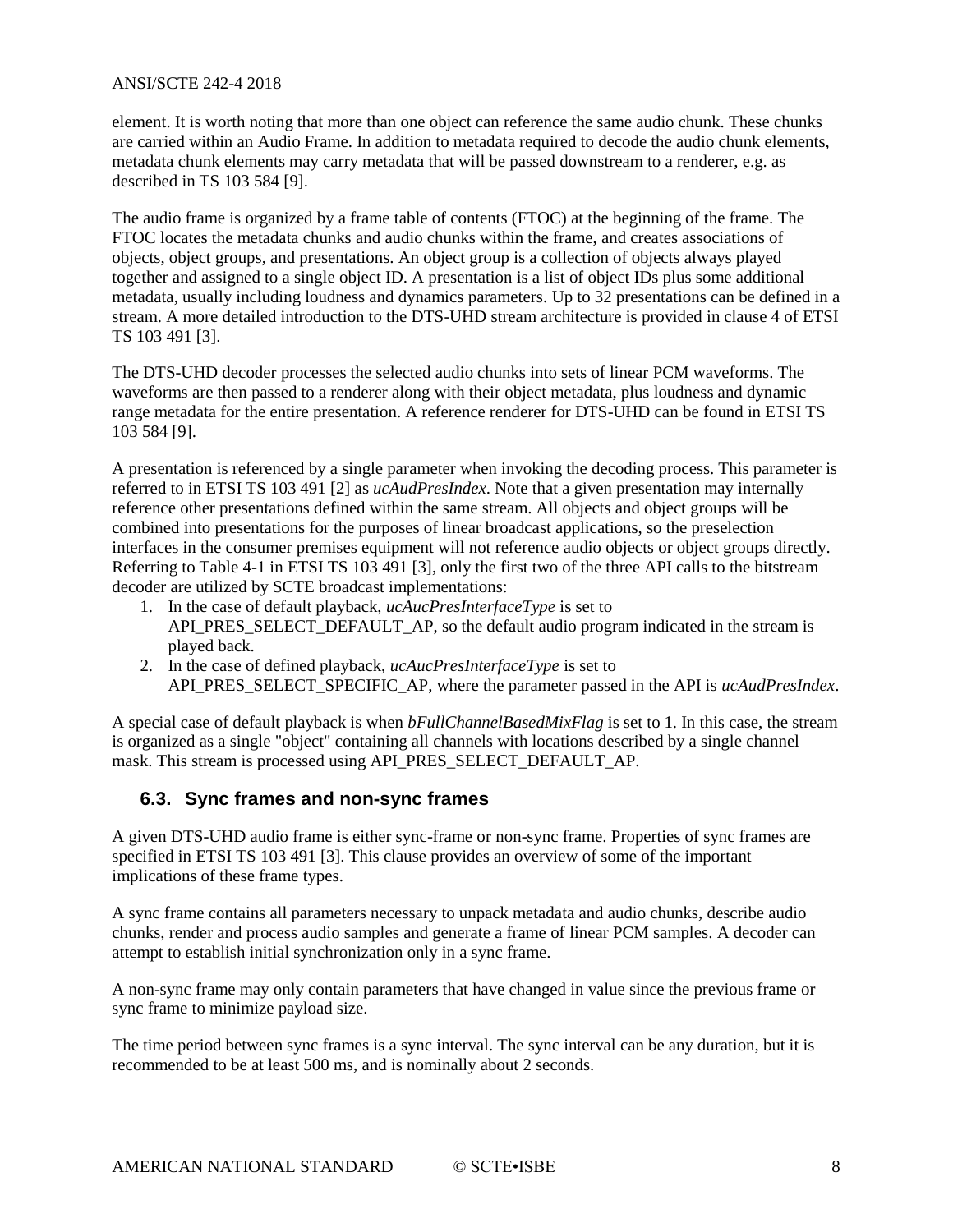## <span id="page-8-0"></span>**7. Multi-stream playback**

When an audio program contains multiple DTS-UHD streams, there shall always be one "main" stream, and a maximum of seven "auxiliary" streams. The main stream contains a required default Audio Preselection and may contain additional Preselections and Components. The auxiliary streams contain additional Components to create new Preselections. Every Preselection shall contain all audio and metadata assets needed to render the final output to the speakers.

The main stream and auxiliary streams shall use the same values for the following parameters:

- Sampling rate (*m\_unClockRateInHz* as defined in ETSI TS 103 491 [\[3\]\)](#page-4-12)
- Frame duration (*m\_unFrameDuration* as defined in ETSI TS 103 491 [\[3\]\)](#page-4-12)

The conceptual model of multi-stream playback is that of multiple decoder sessions running in parallel. An implementation choice may be a single decoder processing the frames from the various streams sequentially, then rendering all waveforms from the given time interval together to generate the final output to the speakers.

When an Audio Program contains multiple elementary streams, the indexing of the streams contributing to the Audio Preselection determine which metadata will be used to render the final output. The final rendering metadata for scaling the output is always provided by the highest indexed stream in the sequence that contains such metadata. An example is shown in [Figure 1.](#page-8-1) Here we see three streams contributing to a preselection.



<span id="page-8-1"></span>**Figure 1 - DTS-UHD Multi-stream Example**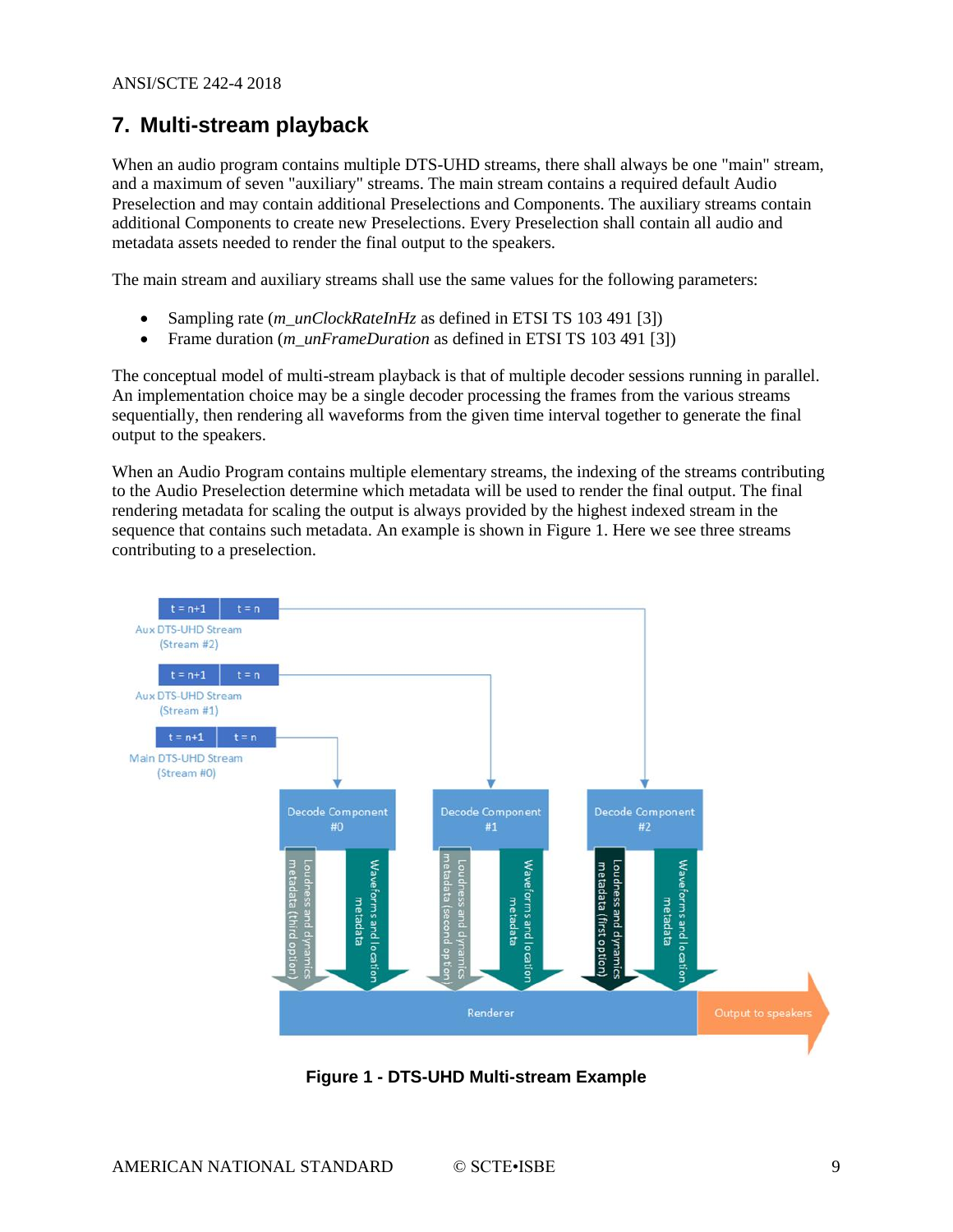The individual components making up the preselection carry positional information for each waveform. For each component the decoder also passes the available loudness and dynamic metadata to the renderer. The metadata from the component in the highest indexed stream from which it is available shall be used for scaling the final output.

For example:

Component #2 is from the highest indexed stream in a multi-stream preselection. The renderer first looks for metadata from Component #2 to perform the final scaling of the mix. If some metadata is not included in Component #2, then the renderer looks at the metadata delivered with Component #1, and finally Component #0, in order, to fill in the missing metadata.

To illustrate this example, consider that the component from elementary stream #0 carries music and effects, the component from elementary stream  $\hat{H}$  carries dialogue and the component from elementary stream #2 is adding spoken subtitles. Multiple dialogue objects might be able to use the same music and effects, so the mixing metadata with the dialogue will be preferred when only these two components are played. The spoken subtitle stored in stream #2 was mastered with the M&E from stream #0 and the dialog from stream #1, so it was the only Component mastered with the awareness of the other Components.

## <span id="page-9-0"></span>**8. DTS-UHD Preselections**

#### <span id="page-9-1"></span>**8.1. Overview**

A maximum of one Audio Program Component is contributed from each elementary stream to create a Preselection. Note that a Component, in this context, may contain contributions from other Components within the same elementary stream. Therefore, in the case of a single contributing stream, an Audio Program Component is also a Preselection.

The additional information required to coordinate Components from the various elementary streams is carried in the DTS-UHD BroadcastChunk, defined in clause 8.2. When multiple Preselections are carried in a single stream, the BroadcastChunk is still useful in exposing certain properties of each preselection.

#### <span id="page-9-2"></span>**8.2. DTS-UHD BroadcastChunk**

The DTS-UHD BroadcastChunk is a map of the Audio Program. It carries high-level metadata about the available Preselections, and a mapping of the Components to specific Preselections. The BroadcastChunk shall be carried as a separate frame, distinct from Audio Frames and unlike Audio Frames there is no duration associated with a frame carrying a BroadcastChunk as it contains no audio samples.

The BroadcastChunk applies to the Sync Interval that follows. It may or may not be valid for adjacent Audio Frames in the stream..

The structure of the BroadcastChunk shall be as defined in [Table 2.](#page-10-2) This metadata block shall be delivered in the main DTS-UHD elementary stream. If auxiliary streams are also present, these streams shall not carry a BroadcastChunk. The components delivered in auxiliary streams shall be referenced by the BroadcastChunk in the main stream.

SelectionSets define preselections and are composed of two parts. The first part is a preamble that identifies properties and roles of the Preselection. The second part is a list of Components needed to compose the Preselection. The preamble has several pre-defined flags to indicate specific features, and an optional byte to further differentiate program content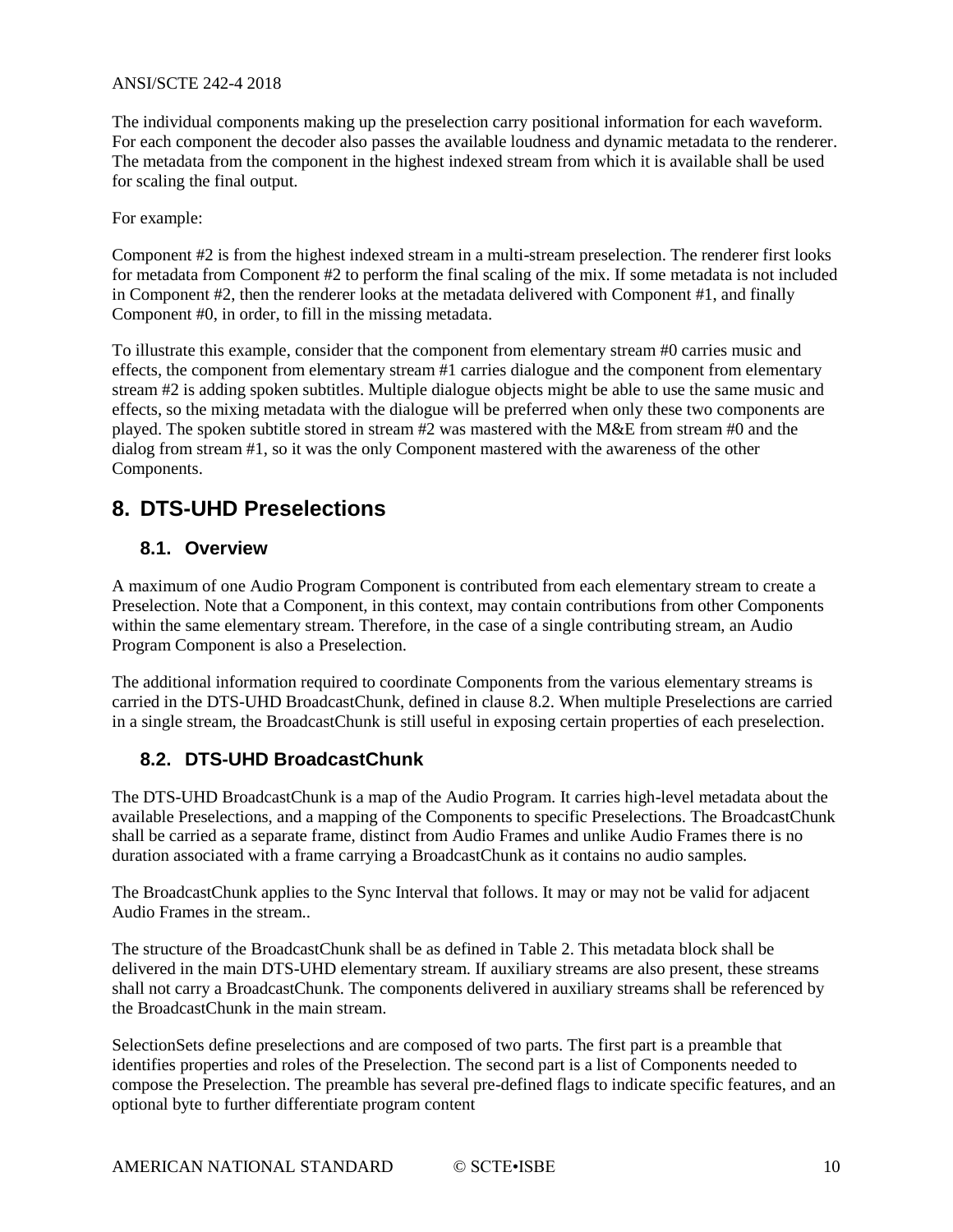The BroadcastChunk is organized by language. For each language indicated there shall be one or more SelectionSets, each defining a preselection. Each component shall be identified with a *StreamID* and a *ComponentID*.

<span id="page-10-2"></span>

| <b>Syntax</b>                                                                                        | <b>Number of bits</b>                                            | <b>Identifier</b> |        |
|------------------------------------------------------------------------------------------------------|------------------------------------------------------------------|-------------------|--------|
| DTSUHD_BCHUNK                                                                                        | 32                                                               | bslbf             |        |
| <b>ByteCount</b>                                                                                     | 8                                                                | uimsbf            |        |
| Version                                                                                              |                                                                  | 3                 | uimsbf |
| numLanguages                                                                                         |                                                                  | 5                 | uimsbf |
| for (i=0; i $\leq$ numLanguages; i++) {<br>ISO639 code<br>for (i=0; $i \leq$ numLanguages; $i$ ++) { | // Language index = i<br>// Language Table<br>// Language groups | 24*numLanguages   | bslbf  |
| b UserByte                                                                                           | // Language group header                                         | 1                 | bslbf  |
| reserved bits                                                                                        |                                                                  | $\overline{2}$    | blsbl  |
| numSelectionSets [i]                                                                                 | // preselections per group                                       | 5                 | uimsbf |
| for (j = 0; j $\leq$ numSelectionSets[i]; j++) { // ProgramIndex = j                                 |                                                                  |                   |        |
| AudioDescription                                                                                     | // properties of preselection                                    | 1                 | bslbf  |
| SpokenSubtitle                                                                                       |                                                                  | 1                 | bslbf  |
| DialogueEnhancement                                                                                  | 1                                                                | bslbf             |        |
| if (b UserByte)                                                                                      |                                                                  |                   |        |
| UserByte                                                                                             |                                                                  | 8                 | bslbf  |
| numComponents                                                                                        | 3                                                                | uimsbf            |        |
| reserved_bits                                                                                        | $\overline{2}$                                                   | bslbf             |        |
| for ( $k = 0$ ; $k \le$ numComponents; $k++$ ) { // preselection                                     |                                                                  |                   |        |
| StreamID                                                                                             |                                                                  | 3                 | uimsbf |
| ComponentID                                                                                          |                                                                  | 5                 | uimsbf |
|                                                                                                      |                                                                  |                   |        |
|                                                                                                      |                                                                  |                   |        |
|                                                                                                      |                                                                  |                   |        |
| CRC16                                                                                                |                                                                  | 16                | bslbf  |

#### **Table 2 - BroadcastChunk**

#### <span id="page-10-1"></span><span id="page-10-0"></span>**8.3. DTS-UHD BroadcastChunk Parameters**

#### **8.3.1. DTSUHD\_BCHUNK**

<span id="page-10-3"></span>This is a 4-byte syncword identifying the broadcast chunk and shall have the value shown in [Table 3.](#page-10-3)

| <b>Name</b>          | Syncword   | <b>Description</b>     |
|----------------------|------------|------------------------|
| <b>DISUHD BCHUNK</b> | 0x2A3E2523 | DTS-UHD BroadcastChunk |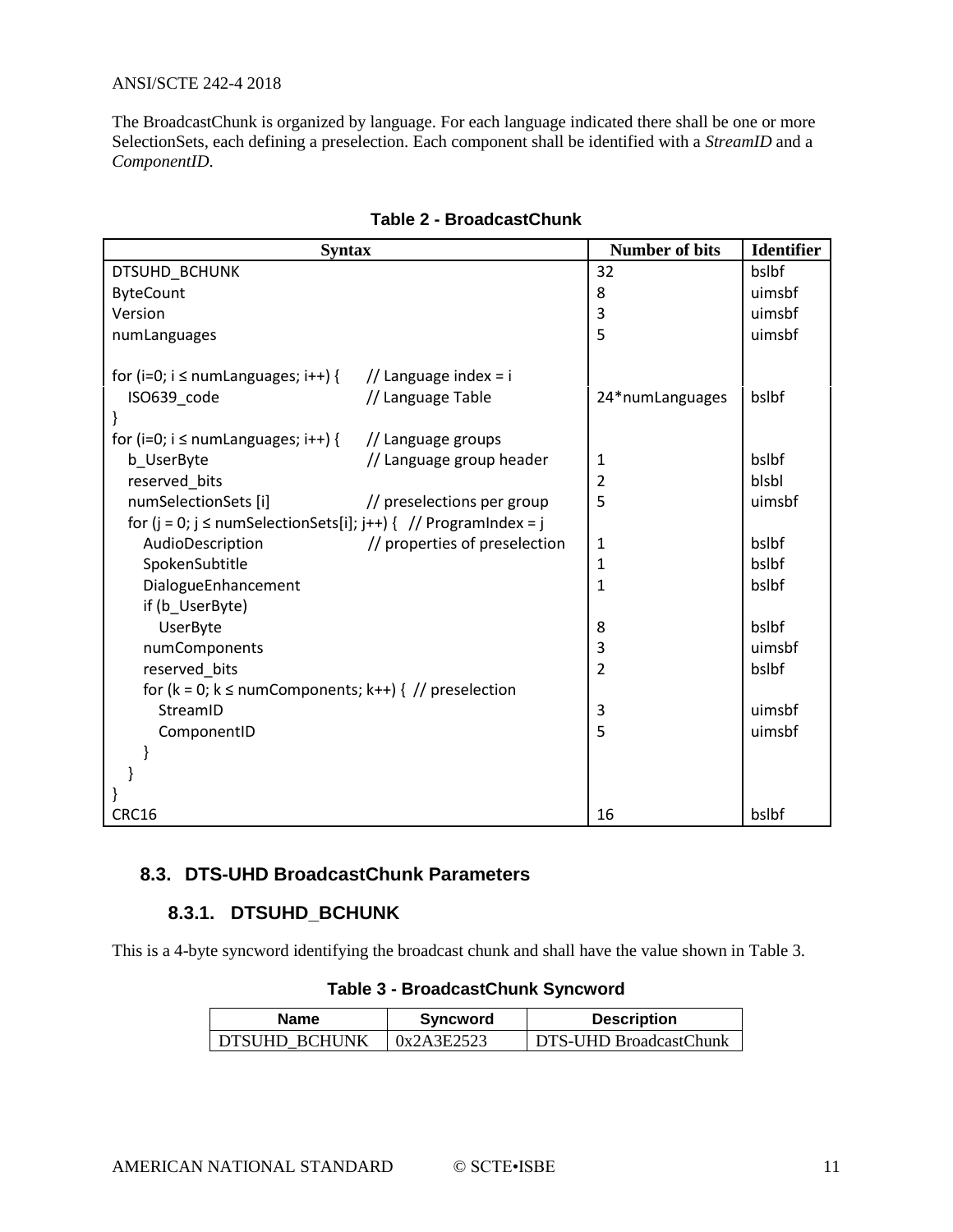#### **8.3.2. ByteCount**

<span id="page-11-1"></span><span id="page-11-0"></span>*ByteCount* is the size in bytes of the DTS-UHD BroadcastChunk. This value shall reflect the number of bytes in the BroadcastChunk excluding the syncword, but inclusive of *ByteCount* and CRC16.

#### **8.3.3. Version**

<span id="page-11-2"></span>*Version* shall be set to 0.

#### **8.3.4. numLanguages**

A 5-bit unsigned integer representing the number of language codes in the language table. *numLanguages* + 1 shall equal the number of language codes in the language table and the number of language groups defined in the BroadcastChunk.

#### **8.3.5. ISO639\_code**

<span id="page-11-4"></span><span id="page-11-3"></span>*ISO639\_code* shall indicate the language of the preselections in the language group as a 3 byte language code according to ISO 639-2 [\[6\].](#page-4-13)

#### **8.3.6. b\_UserByte**

<span id="page-11-5"></span>The flag *b\_UserByte* shall be set to 1 to indicate that a user defined byte is included in each preselection preamble for the associated language group. If user defined bytes are not present, *b\_UserByte* shall be 0.

#### **8.3.7. numSelectionSets[i]**

<span id="page-11-6"></span>A 5-bit unsigned integer representing the number of preselections defined for a particular language group. *numSelectionSets*[i] + 1 shall equal the number of Preselections listed in language group i.

#### **8.3.8. AudioDescription**

<span id="page-11-7"></span>*AudioDescription* shall be equal to 1 if the given preselection includes Video Description Service. Otherwise, *AudioDescription* shall equal 0.

#### **8.3.9. SpokenSubtitle**

<span id="page-11-8"></span>*SpokenSubtitle* shall be equal to 1 if the preselection includes spoken subtitles as defined in EN 300 468. Otherwise, *SpokenSubtitle* shall equal 0.

#### **8.3.10. DialogueEnhancement**

<span id="page-11-9"></span>*DialogueEnhancement* shall be equal to 1 if this audio playback option has been processed to make the dialog more easily understood. Otherwise, *DialogueEnhancement* shall be set to 0.

#### **8.3.11. UserByte**

If *b\_UserByte* is set to 1, then *UserByte* shall be present in each program preamble for the associated language group. If *b\_UserByte* = 0, then *UserByte* shall not be present.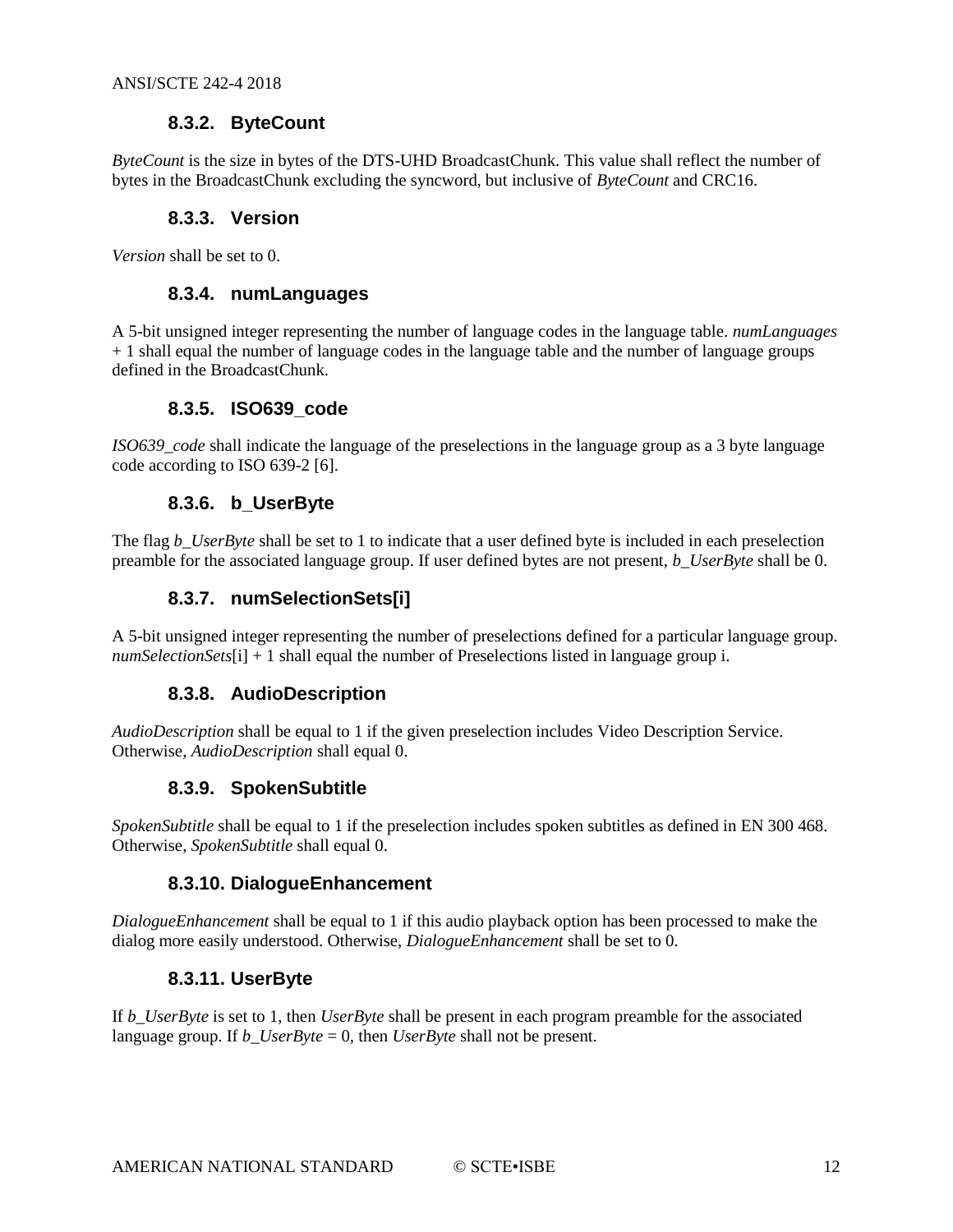#### **8.3.12. NumComponents**

<span id="page-12-0"></span>A 3-bit unsigned integer representing the number of Components creating the given preselection. *NumComponents* + 1 shall equal the total number of Components listed by *StreamID* and *ComponentID*  to define the given preselection.

#### **8.3.13. reserved\_bits**

<span id="page-12-2"></span><span id="page-12-1"></span>These 2 bits are reserved for future definition. They shall both be set to 0.

#### **8.3.14. StreamID**

<span id="page-12-3"></span>*StreamID* shall identify which elementary stream is contributing a given component. *StreamID* = 0 is assigned to the main stream, which is the first stream in the multiplex. *StreamID*  $= 1$ , represents the first auxiliary stream, and so on, to a maximum of 8 elementary streams.

#### **8.3.15. ComponentID**

<span id="page-12-4"></span>*ComponentID* shall identify a specific contribution within the stream indicated by *StreamID.* This is the corresponding value of *ucAudPresIndex*, as defined in TS 103 491 [\[3\].](#page-4-12)

#### **8.3.16. CRC16**

A BroadcastChunk shall be terminated with a 16-bit CRC starting from (including) numLanguages, through the last instance of *ComponentID*. The CRC shall be calculated by initializing to 0xFFFF and computed using the polynomial  $x^{16}+x^{12}+x^{5}+1$ .

#### <span id="page-12-5"></span>**8.4. DTS-UHD BroadcastChunk Requirements**

The following requirements and constraints apply to the DTS-UHD\_BroadcastChunk:

- The DTS-UHD Broadcast Chunk shall be present when multiple DTS-UHD streams are used to construct Preselections. The BroadcastChunk should be present if multiple Preselections are available in the main audio stream.
- When the BroadcastChunk is present, it shall be transmitted in the main DTS-UHD stream and may be located between any two audio frames.
- The BroadcastChunk shall not be encrypted.
- When the BroadcastChunk is present, it shall be present at least once per sync interval.
- If the BroadcastChunk is present more than once per sync interval, all instances of the BroadcastChunk in that sync interval shall be identical.
- The BroadcastChunk shall always apply to the next sync interval.

## <span id="page-12-7"></span><span id="page-12-6"></span>**9. DTS-UHD Coding Specifications**

#### **9.1. General Requirements**

The following encoding requirements apply to DTS-UHD elementary streams used in SCTE broadcast systems:

• DTS-UHD audio elementary streams shall comply with the syntax and semantics contained in ETSI TS 103 491 [\[3\],](#page-4-12) and the present document.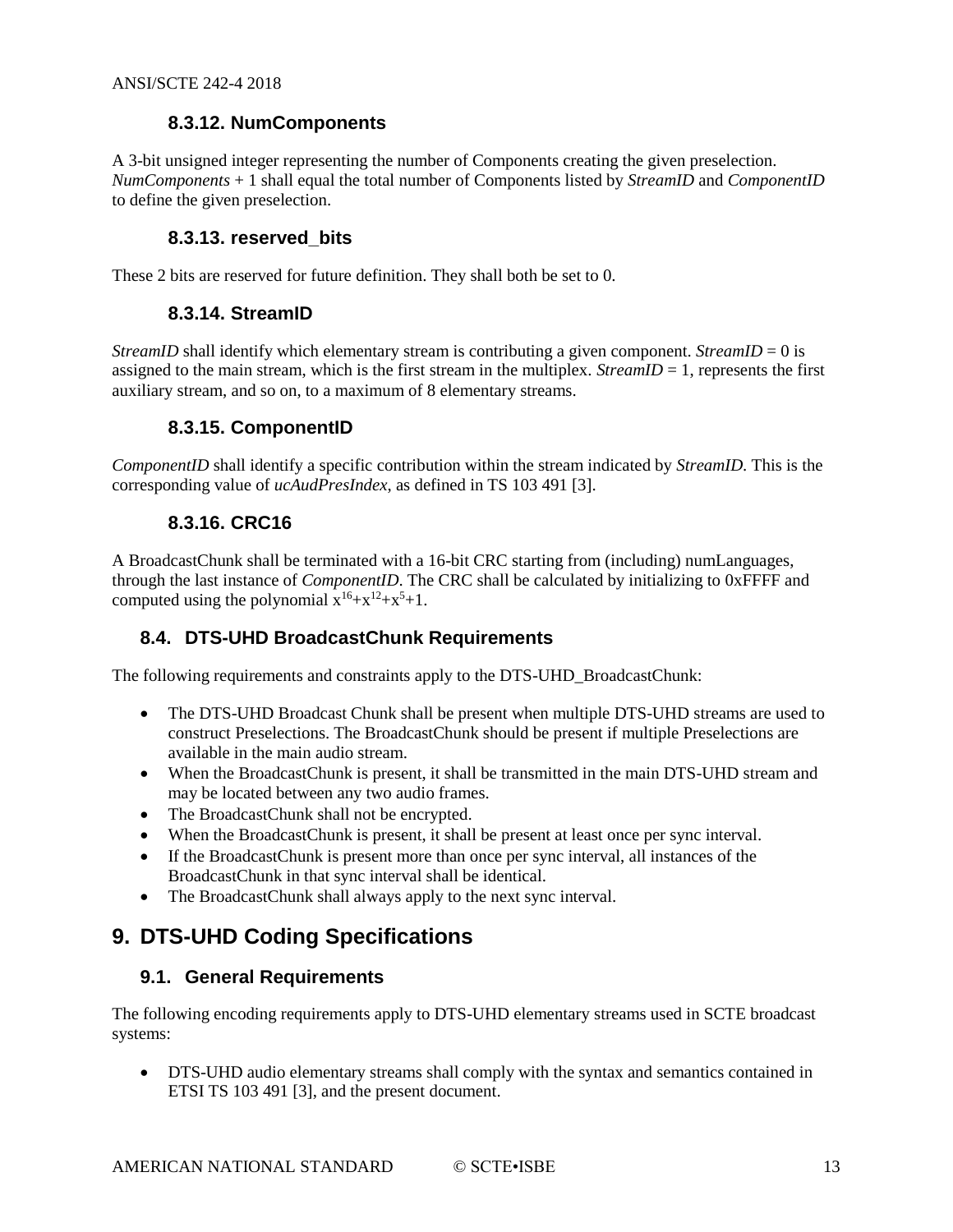- The main DTS-UHD stream shall contain a default preselection. The lowest numbered *ucAudPresIndex* that represents a complete preselection will be played by the decoder in the absence of any explicit instruction, as defined in ETSI TS 103 491 [\[3\].](#page-4-12)
- For all DTS-UHD elementary streams, a sync frame shall be present at every random-access point.
- If DTS-UHD auxiliary streams are present in the Audio Program, the sync frames of the auxiliary streams shall be aligned to the sync frames of the main stream.
- The Audio Chunk type and audio frame duration shall not change for the duration of the audio program where seamless playback is expected.

A given preselection shall be limited to a total of 16 full-bandwidth waveforms and 2 LFE waveforms for delivery to the renderer.

#### <span id="page-13-1"></span><span id="page-13-0"></span>**9.2. Loudness and Dynamics Settings**

#### **9.2.1. Loudness**

The DTS-UHD bitstream is capable of carrying multiple loudness parameters, some of which include (nominally) the complete preselection, the speech objects only, and composition of all components excluding the speech objects. The content encoder may use these to signal loudness values and the method(s) used to calculate the values.

Multiple measurement methods are supported, and the bitstream syntax has provisions to carry as many as 16 sets of loudness parameters..

For cable television applications the DTS-UHD stream shall contain at least one set of loudness parameters measured according to local loudness regulations (e.g., ATSC A/8[5\[10\]\)](#page-5-7).

Each set of loudness parameters consists of 3 values:

**m\_rLoudness** is the measured loudness, stored with an associated asset type code

**m\_ucAssociatedAssetType** which describes the type of asset being measured

**m\_ucLoudnessMsrmType** which indicates the method used to calculate m\_rLoudness.

Details regarding loudness measurements and signaling for DTS-UHD are documented in ETSI TS 103 491 [\[3\],](#page-4-12) clause 7.7.6.5.

Typically, *m\_ucLoudnessMsrmType* is used in its shorted form (2-bits).

If *m\_ucLoudnessMsrmType* = 0x2 then *m\_rLoudness* was calculated using methods described in ATSC A/85.

If *m\_ucLoudnessMsrmType* = 0x3, then *m\_rLoudness* was calculated using methods described in EBU R128. If the signaling of other measurement methods are required, refer to ETSI TS 103 491 [\[3\],](#page-4-12) clauses 7.7.5 and 7.7.6 for more detail.

#### **9.2.2. Dynamic Range Personalization**

<span id="page-13-2"></span>Multiple selectable and custom dynamic range compression curves can optionally be associated with DTS-UHD Programs and signaled in the bitstream to facilitate adaptation to various listening